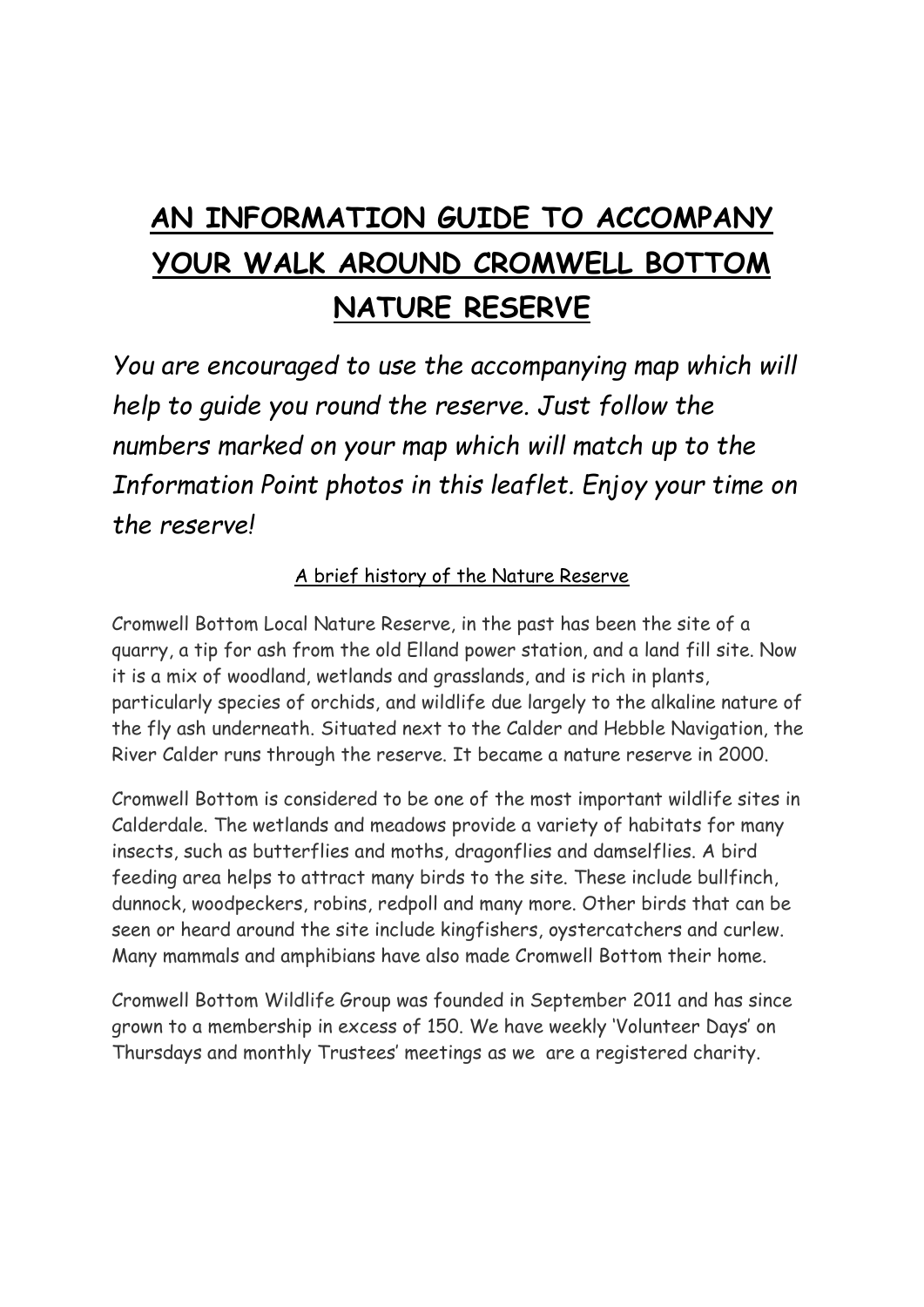#### **Information Point 1 – view from 'Spider Bridge'**



**Can you spot any Bridge Spiders in their webs amongst the metal bars? In this view of the weir Dipper, Grey Wagtail, Goosander, Kingfisher and Common Sandpiper can often be spotted**

**Look behind you, the debris on the bridge marks the height of the river during the Boxing Day floods of 2015!**

#### **Information Point 2 – view of the perimeter hedgerow**



.<br>. **Here, a mixture of native trees such as hawthorn and blackthorn form the hedgerow. They provide a nesting habitat in Spring and a vital food source (berries) in Winter.**

**Whitethroat, Redwing, Blackcap and Blackbird can be seen here and in the Summer months the Orange Tip butterfly visits here to feed on the dandelion nectar. The Peacock butterfly lays its eggs in nettles in this area.**

#### **Information Point 3 – view of the river**



Debris from the Boxing Day floods of 2015 remains here. Over 1 ton of objects such as wheelie bins, fridges and an ice cream fridge were all removed and disposed of by CBWG volunteers

Look out for Grey Wagtails on the stones at the edges of the river searching for insects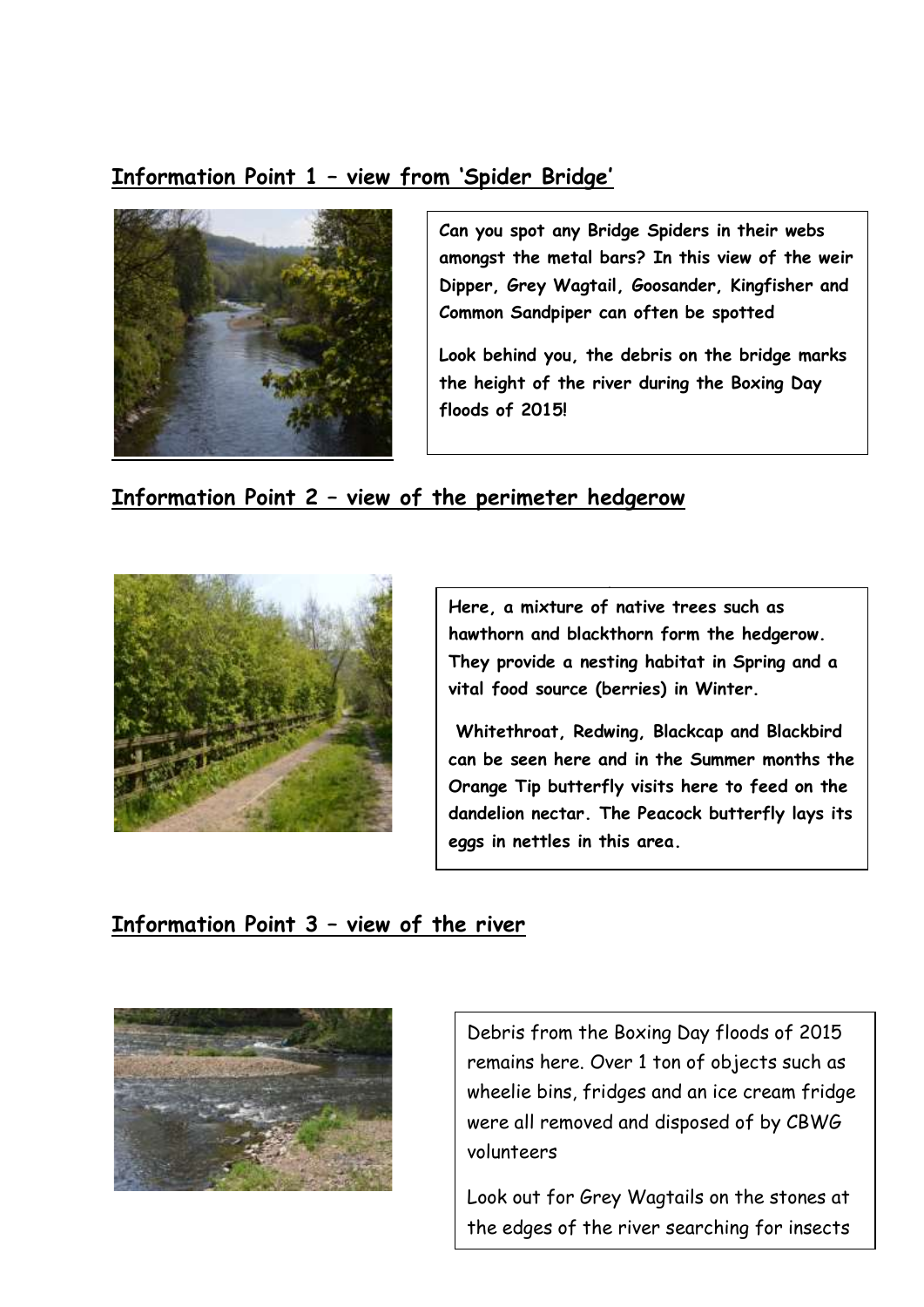## **Information Point 4 – view of the Weir**



This is a popular nesting site for a Dipper which previously has nested here, actually flying behind the waterfall to reach its nest! A good spot after sunset to see the 3 species of bats on the reserve (Noctule, Daubentons and Pippestrelle)

Teal duck can be seen on the far banking in Winter and Goosanders will often bring their young to the water's edge to feed and get used to the currents.

### **Information point 5 - original canal bridge**



The original canal here was built by James Smeaton who also built the Eddystone Lighthouse. Stone from a nearby quarry was transported to barges on the canal.

The River Calder itself was too narrow for barges to navigate so a join or 'Tag' was made to link 2 areas of navigable water. Hence, this part of the reserve is named 'Tag Cut'

*Re -trace your footsteps and enter the reserve via the gate to your right*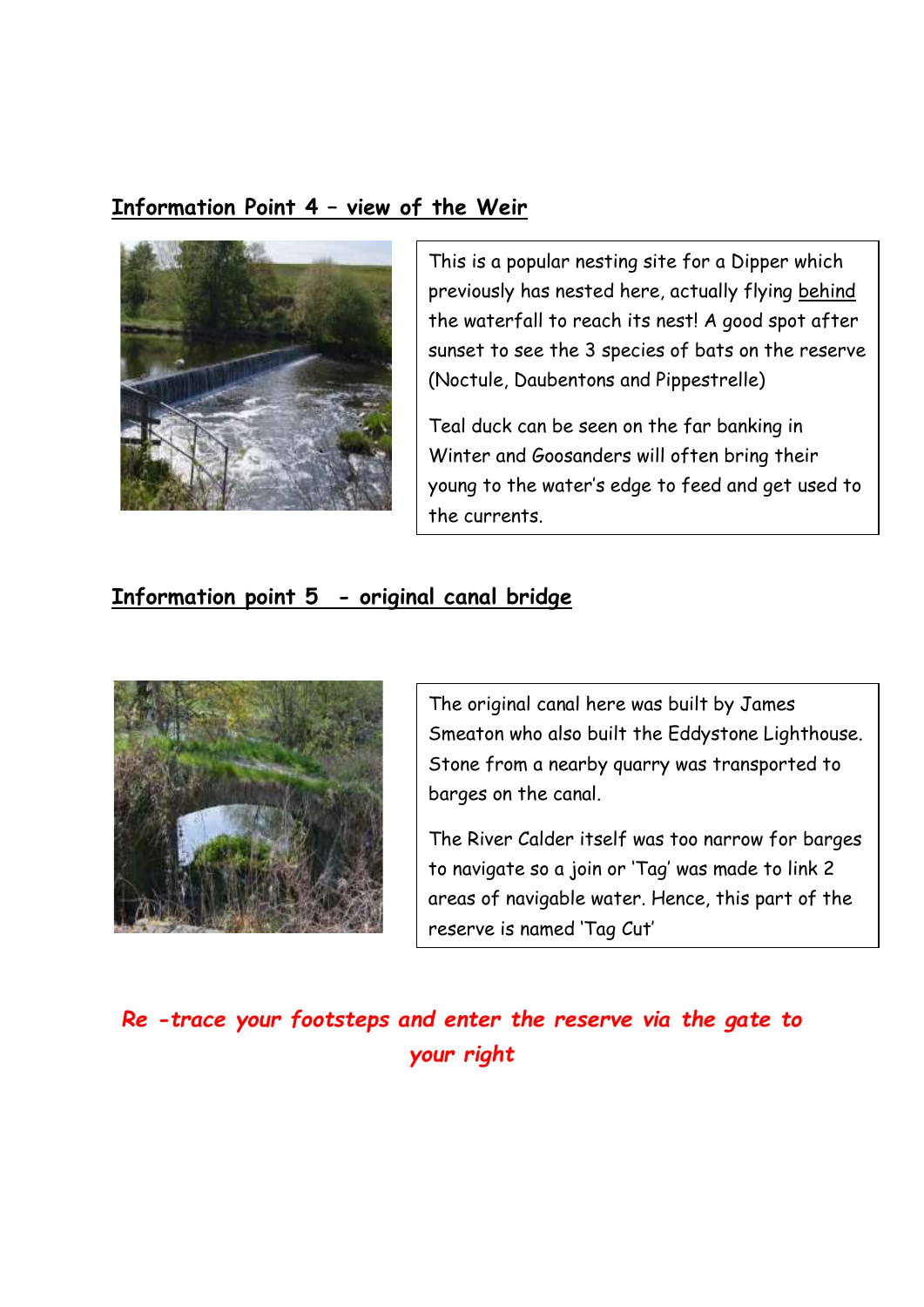## **Information point 6 – grass banking on Tag Cut**



In the summer months this area is covered in flowers, notably Bird's Foot Trefoil

Common Blue butterflies lay their eggs here can be seen on this part of the reserve in Summer

## **Information point 7 –site of former canal**



This is part of the original Calder and Hebble Canal from Elland to Brighouse

The rust colouring in the water is caused by material from the old ironworks via the horizontal mineshaft getting into the water. An area of reeds further downstream helps to purify the water as it passes through.

## **Information Point 8 – orchids banking**



Different kinds of orchids can be found on this banking during the summer

There are 2 other species of orchids on the reserve – Southern Marsh and Marsh orchids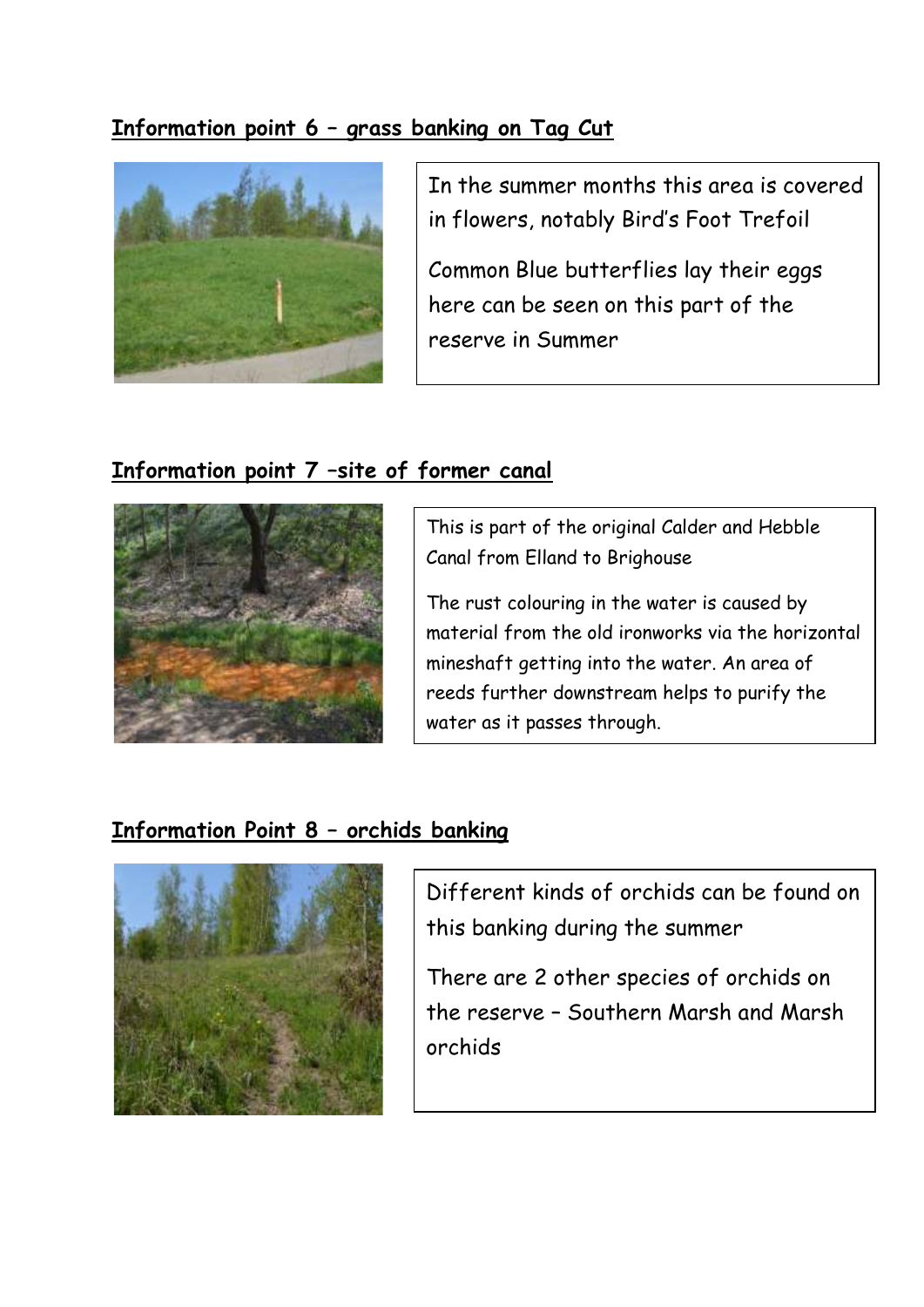## **Information Point 9 – natural pond**



This is an excellent place for spotting Common Red Damselflies. Natural ponds like this are very important for frogs, toads, Common Newts and Palmate Newts to breed and inhabit

Deer often pass through here to drink. The reeds filter out the iron content in the water. You can see that the water is clearer further downstream.

#### **Information Point 10 – wildlife ponds with pond dipping platform**



**The pond dipping platform was constructed in January 2017 to enable groups to study the rich pond life. Flag Iris, Water Plantain and Marsh Marigolds grow in these ponds which sustain a variety of creatures such as Frogs, toads ,newts, pond skaters, water beetles, Great Diving Beetle and Water Boatman. Large red/blue damselflies along with the Broad bodied Chaser and Southern Hawker dragonflies can be seen in Summer. A good place for spotting a Kingfisher and Heron**

#### **Information Point 11 – Little Hay Meadow**



**This area is covered with a rich carpet of wild flowers/ plants in the summer providing a habitat for many different species of insects including butterflies and moths eg Skipper and Burnet moth**

**Extensive sapling planting(3,000+) has taken place over the last few years – native species such as Hawthorn, Blackthorn, Hazel, Dog Rose, Holly and Rowan create a mixed hedgerow. Calderdale Council cut the grass annually to maintain this area rich in wildlife**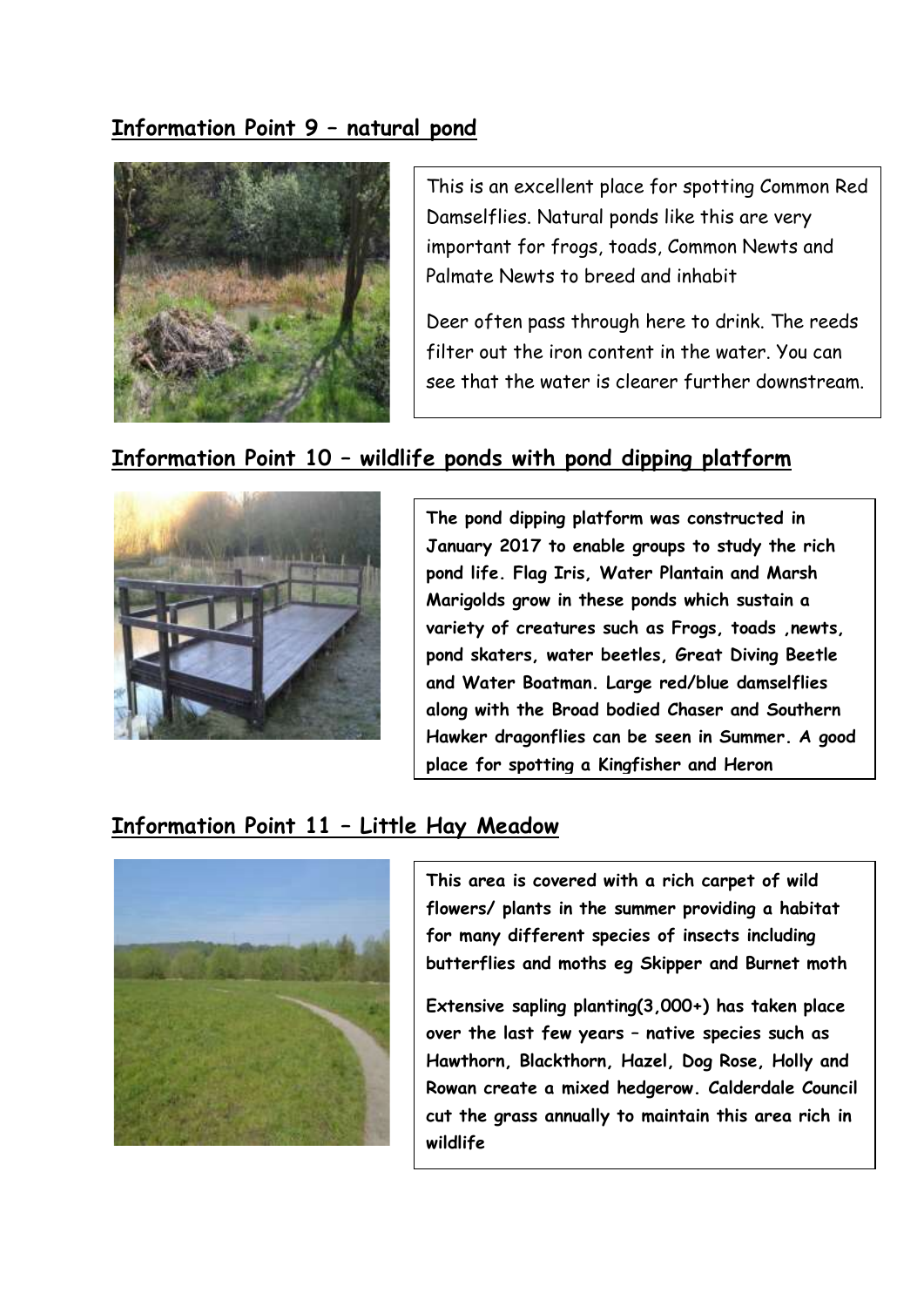## **Information Point 12 – Tip Pond**



This was a popular place for pond dipping before the new ones were constructed.

Newts, water boatmen, water beetles and pond skaters can be seen in the water. This is another popular place for a variety of dragonflies and Damselflies. The encroaching vegetation needs management to maintain an area of open water.

### **Information Point 13 – signpost**



#### THERE ARE 2 ROUTES POSSIBLE FROM HERE

**Option 1** To the bird feeding station then back up over the Large Hay Meadow (14a to 17a on the map) **Or**

**Option 2** Turn left and visit/ circle the lagoon (longer route)

(14b to 18b on the map)

## **OPTION 1**

#### **Information Point 14a –bird feeding station**



This is a popular bird watching area with photographers. An identification board helps visitors to recognise any visiting birds. A variety of birds can be seen at different times of year. In Winter, siskins and redpoll appear. More common birds such as jays, blue/great/long tailed/coal tits, numerous finches and the occasional sparrowhawk are common visitors. The wood sculpture you see supports bird feeders and has carved hollows which are filled with seed.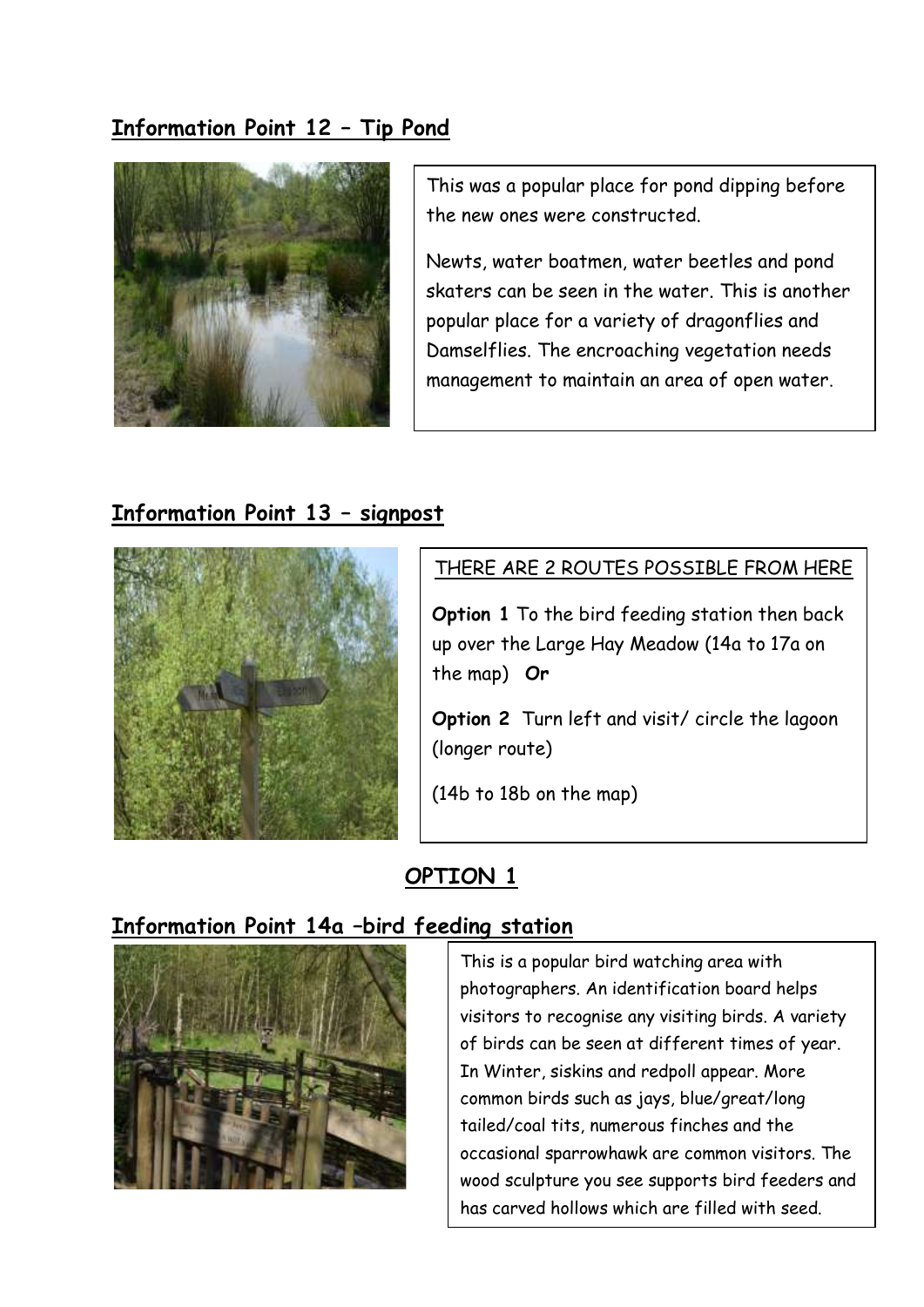### **Information point 15a – viewing area with wheelchair access**



This is a purpose built area to enable wheelchair users to observe wildlife in the bird feeding area.

*Re-trace your steps to the signpost and continue right, up the incline to the 'Meadow'*

#### **Information Point 16a – glade**



This is an excellent place to see Common and Spotted Orchids

It is possible to see Roe Deer in this area in the early morning or evening

#### *Continue up and over the Large Hay Meadow*



Along the edge of the path are Field Maple, Rowan ,Alder and Willow trees

A number of different butterflies are found here including: Meadow Brown, Gatekeeper, Heath and the occasional Small Copper.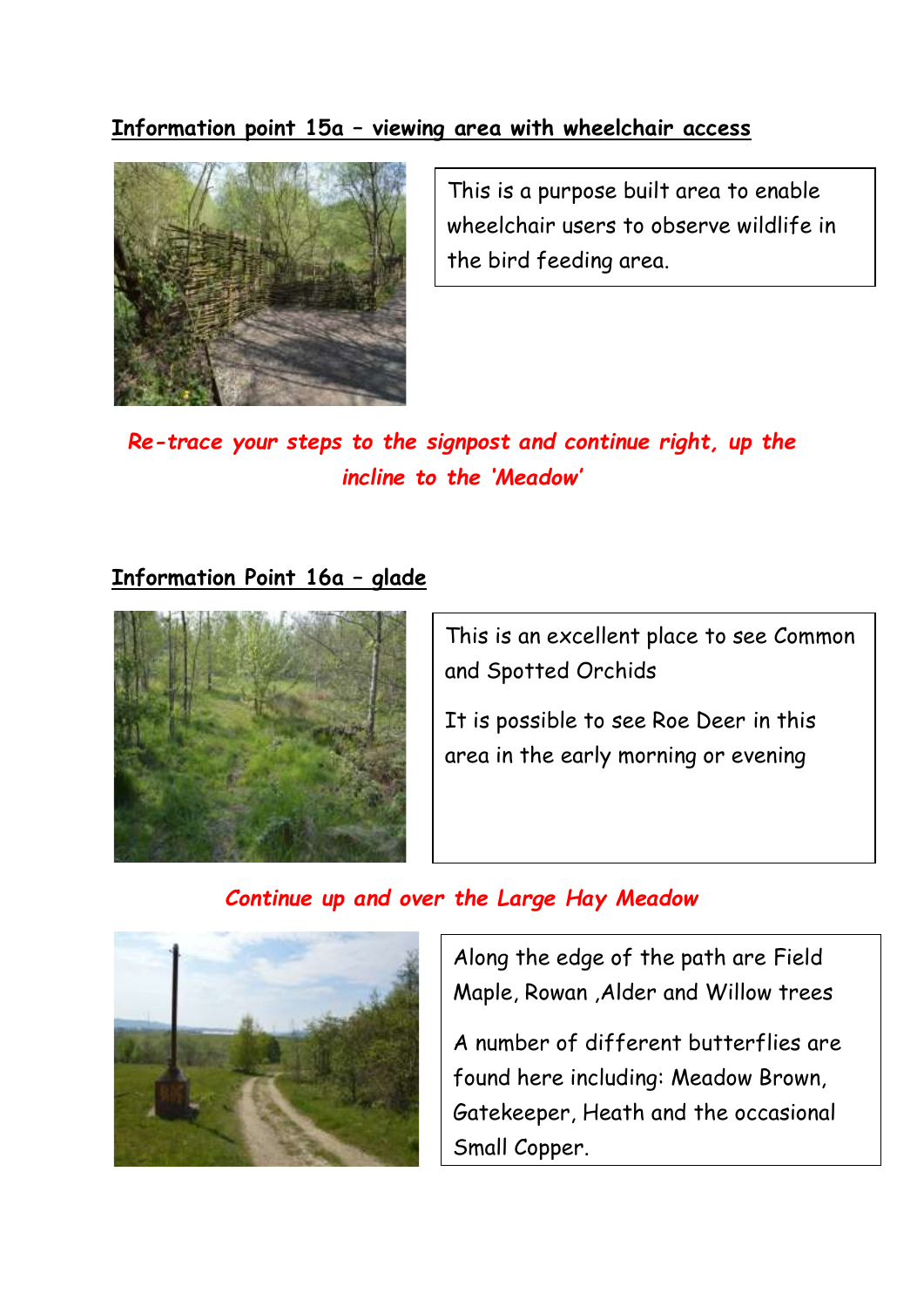## **Information point 17a – line of trees**



A variety of trees grow here such as Alder, Hazel, Silver Birch and Willow

A popular place to see Goldfinches, Siskins and Redpoll as these trees provide berries for their winter feeding

## *Return to cabin via the following route…*





Turn left at this signpost towards gate

Go through the gate and turn left along footpath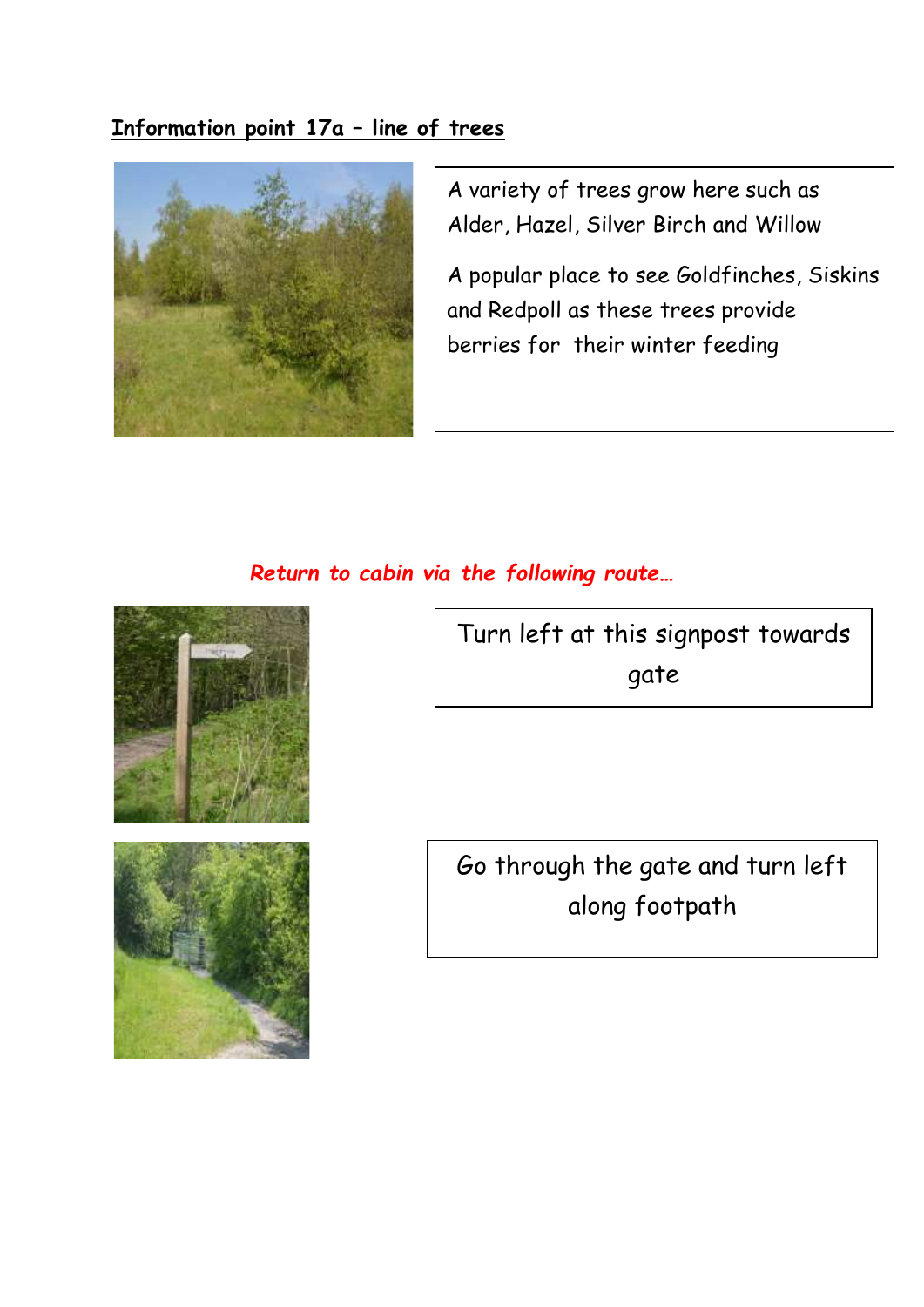

*Cross back over the 'Spider 'Bridge, through the next gate and follow the path/fence along the edge of the compound towards the cabin (refreshments available on Sundays!)*

## **OPTION 2 – longer route back via lagoon**



*TURN LEFT AT THIS SIGNPOST*

*'Lagoon'*

**14b Viewing point – Bailey Bridge**



Wildlife which can be seen here includes: Grey Wagtail, Dipper, the occasional Otter, Goosander and Mink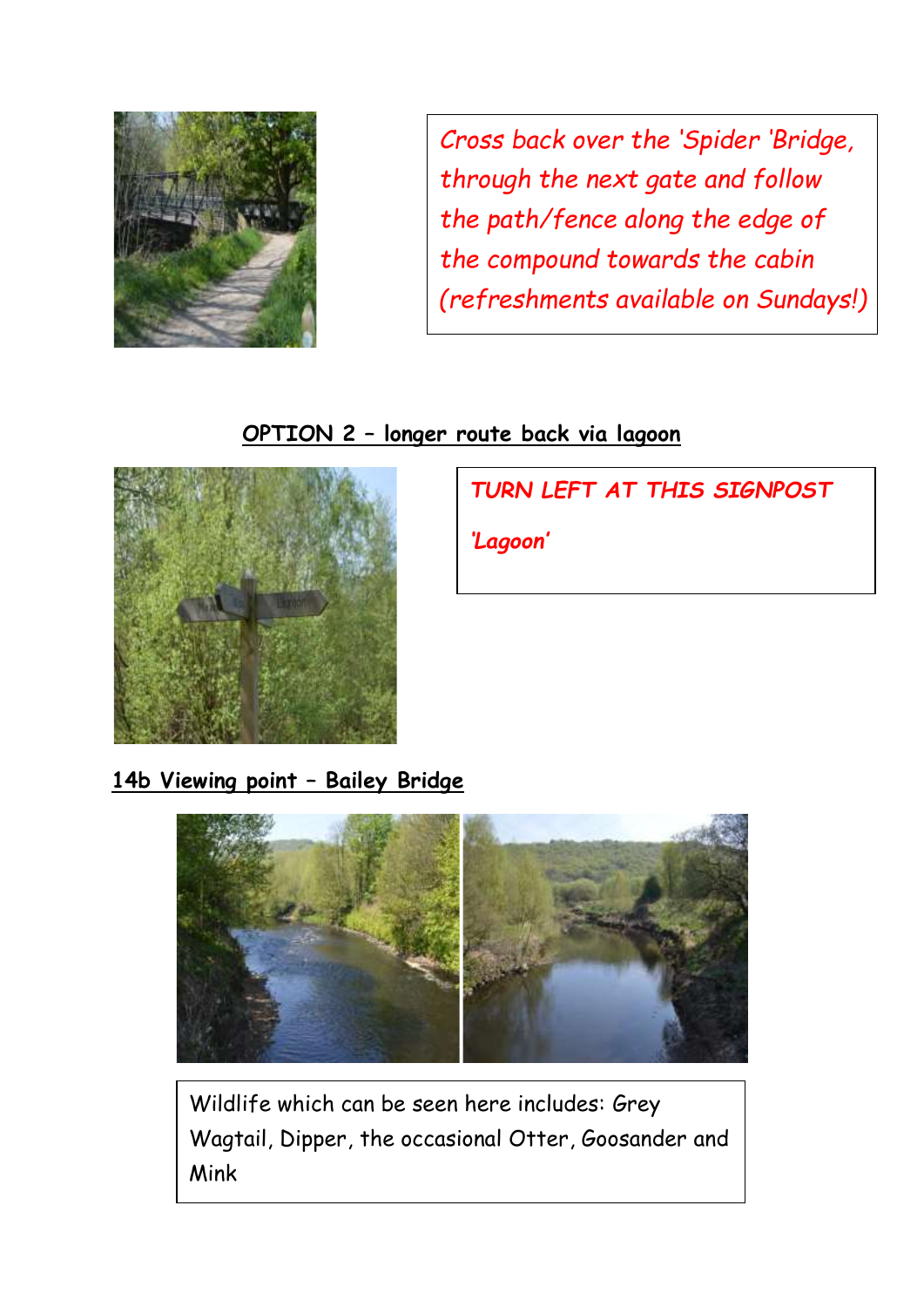

**TAKE THE RIGHT** *FORK AT THIS JUNCTION*

#### **15b Information Point- bat boxes**



We have 3 species on site on the Reserve

- **Daubentons**
- Noctule
- Pipistrelle

They emerge at certain times after sunset, because different species of moth, their main diet, appear at different intervals during the evening.

# **16b information Point – Protected Conservation Area**



This area has been fenced off to protect a number of rare plant species:

- Round Leaf Wintergreen
- Twayblade Orchid
- Broad Leaved Helleborine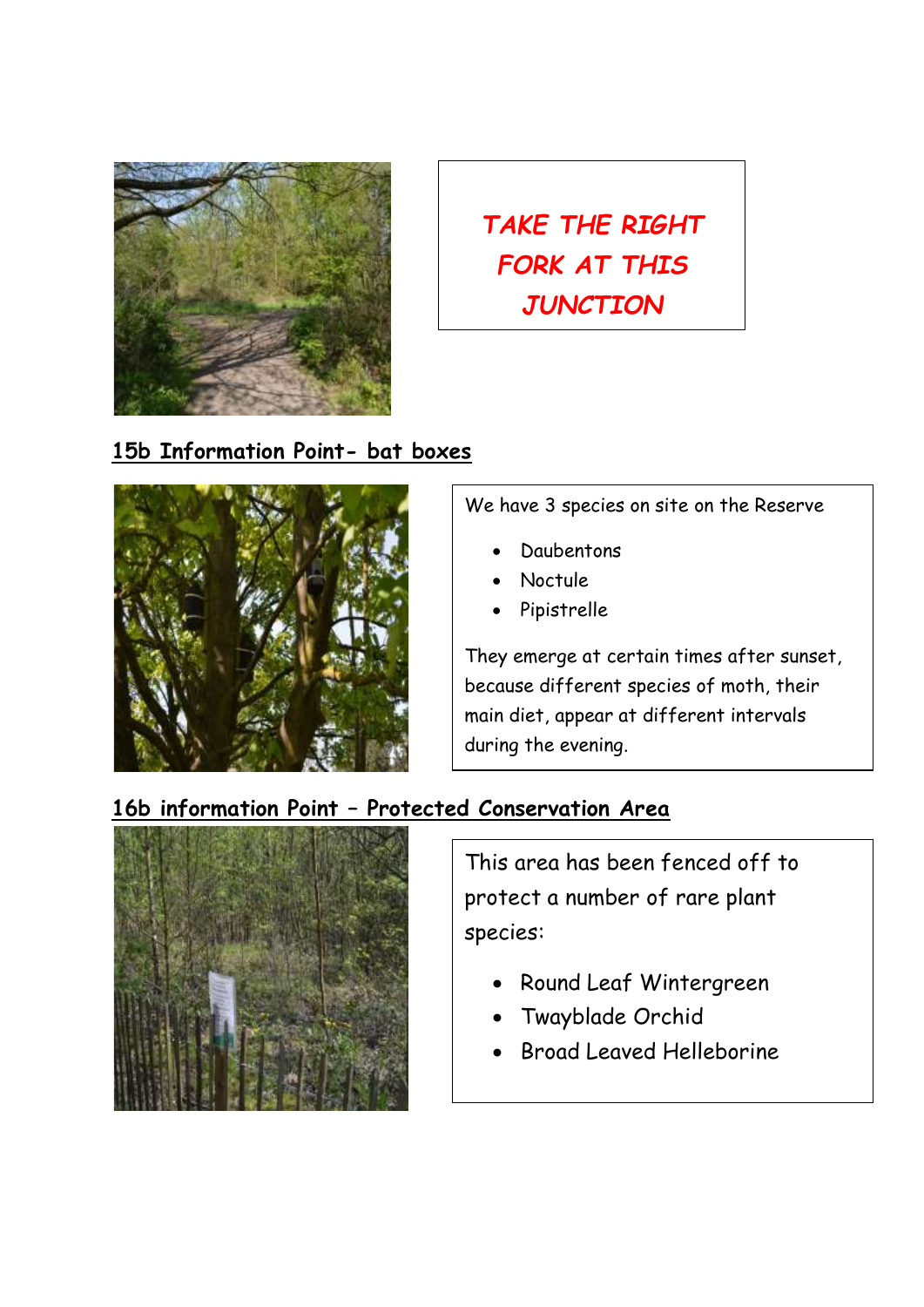## **17b Information Point – View of Lagoon (1)**



There are no fish in the lagoon, which is subject to annual maintenance to stop vegetation encroaching further in.

The lagoon supports breeding birds such as Moorhen, Canada Geese, Coot and Little Grebe

# *Follow the pathway and turn left here down towards the top edge of the lagoon*

## **18b Information Point – View of lagoon (2)**



You are now between the wet woodland and reed bed lagoon and reed bed lagoon

 $\sum_{i=1}^{n}$  $\frac{1}{2}$  $\epsilon$ Birds to be seen here are: Sedge & Willow Warblers, Reed Bunting, Little Grebe and Kingfisher